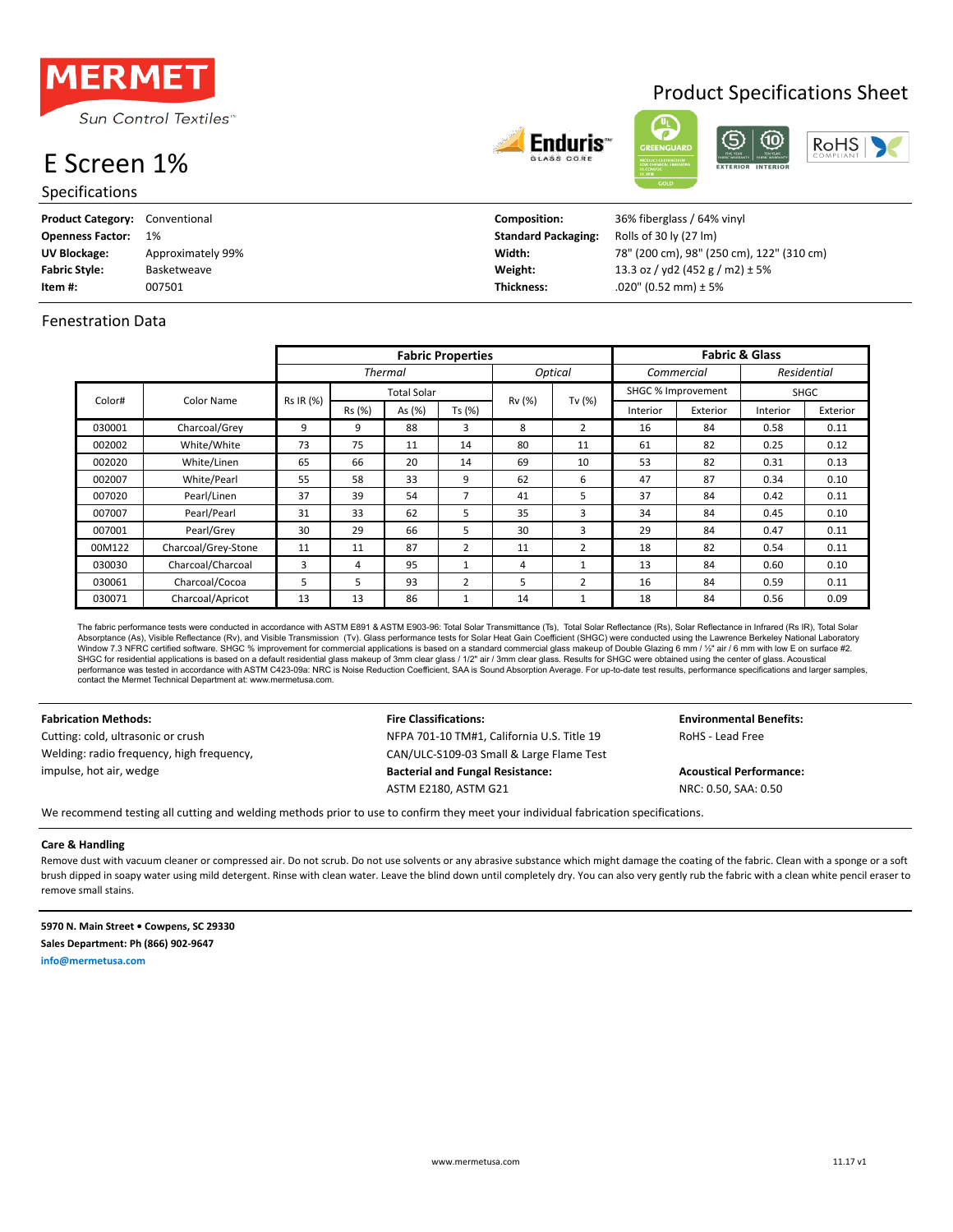

# E Screen 3%

| <b>Specifications</b>          |                   |                                                   | ູບບເມ                                     |
|--------------------------------|-------------------|---------------------------------------------------|-------------------------------------------|
| Product Category: Conventional |                   | Composition:                                      | 36% fiberglass / 64% vinyl                |
| <b>Openness Factor: 3%</b>     |                   | <b>Standard Packaging:</b> Rolls of 30 ly (27 lm) |                                           |
| <b>UV Blockage:</b>            | Approximately 97% | Width:                                            | 78" (200 cm), 98" (250 cm), 122" (310 cm) |
| <b>Fabric Style:</b>           | Basketweave       | Weight:                                           | 11.6 oz / yd2 (393 g / m2) $\pm$ 5%       |
| ltem #:                        | 007503            | Thickness:                                        | $0.017$ " (0.43 mm) ± 5%                  |

### Fenestration Data

|        |                     |           | <b>Fabric Properties</b> |                |        |        |                | <b>Fabric &amp; Glass</b> |            |             |             |  |
|--------|---------------------|-----------|--------------------------|----------------|--------|--------|----------------|---------------------------|------------|-------------|-------------|--|
|        |                     |           |                          | <b>Thermal</b> |        |        | <b>Optical</b> |                           | Commercial |             | Residential |  |
| Color# | Color Name          | Rs IR (%) | <b>Total Solar</b>       |                |        | Rv (%) | Tv $(%)$       | SHGC % Improvement        |            | <b>SHGC</b> |             |  |
|        |                     |           | Rs (%)                   | As (%)         | Ts (%) |        |                | Interior                  | Exterior   | Interior    | Exterior    |  |
| 030001 | Charcoal/Grey       | 11        | 10                       | 85             | 5      | 10     | 5              | 16                        | 84         | 0.60        | 0.11        |  |
| 002002 | White/White         | 70        | 73                       | 11             | 16     | 78     | 13             | 58                        | 82         | 0.28        | 0.14        |  |
| 002020 | White/Linen         | 63        | 63                       | 21             | 16     | 66     | 12             | 47                        | 82         | 0.34        | 0.14        |  |
| 002007 | White/Pearl         | 49        | 52                       | 38             | 10     | 56     | 8              | 42                        | 84         | 0.38        | 0.11        |  |
| 007020 | Pearl/Linen         | 38        | 39                       | 48             | 13     | 42     | 11             | 34                        | 79         | 0.44        | 0.15        |  |
| 007007 | Pearl/Pearl         | 31        | 32                       | 59             | 9      | 34     | 8              | 32                        | 82         | 0.47        | 0.13        |  |
| 007001 | Pearl/Grey          | 28        | 27                       | 63             | 10     | 27     | 8              | 26                        | 79         | 0.50        | 0.14        |  |
| 00M122 | Charcoal/Grey-Stone | 13        | 13                       | 80             | 7      | 13     | 6              | 18                        | 79         | 0.55        | 0.14        |  |
| 030030 | Charcoal/Charcoal   | 5         | 5                        | 91             | 4      | 5.     | 4              | 13                        | 84         | 0.62        | 0.11        |  |
| 030061 | Charcoal/Cocoa      | 7         | $\overline{7}$           | 89             | 4      | 7      | 3              | 13                        | 84         | 0.62        | 0.10        |  |
| 030071 | Charcoal/Apricot    | 18        | 18                       | 75             | 7      | 18     | $\overline{7}$ | 18                        | 82         | 0.57        | 0.12        |  |

The fabric performance tests were conducted in accordance with ASTM E891 & ASTM E903-96: Total Solar Transmittance (Ts), Total Solar Reflectance (Rs), Solar Reflectance in Infrared (Rs IR), Total Solar Absorptance (As), Visible Reflectance (Rv), and Visible Transmission (Tv). Glass performance tests for Solar Heat Gain Coefficient (SHGC) were conducted using the Lawrence Berkeley National Laboratory Window 7.3 NFRC certified software. SHGC % improvement for commercial applications is based on a standard commercial glass makeup of Double Glazing 6 mm / ½" air / 6 mm with low E on surface #2. SHGC for residential applications is based on a default residential glass makeup of 3mm clear glass / 1/2" air / 3mm clear glass. Results for SHGC were obtained using the center of glass. Acoustical performance was tested in accordance with ASTM C423-09a: NRC is Noise Reduction Coefficient, SAA is Sound Absorption Average. For up-todate test results, performance specifications and larger samples, contact the Mermet Technical Department at: www.mermetusa.com.

**Fabrication Methods: Fire Classifications: Environmental Benefits:** Cutting: cold, ultrasonic or crush  $NFPA 701-10 TM#1$ , California U.S. Title 19 RoHS - Lead Free Welding: radio frequency, high frequency, impulse, hot air, wedge

CAN/ULC-S109-03 Small & Large Flame Test **Bacterial and Fungal Resistance: Acoustical Performance:** ASTM E2180, ASTM G21 NRC: 0.15, SAA: 0.17

We recommend testing all cutting and welding methods prior to use to confirm they meet your individual fabrication specifications.

### **Care & Handling**

Remove dust with vacuum cleaner or compressed air. Do not scrub. Do not use solvents or any abrasive substance which might damage the coating of the fabric. Clean with a sponge or a soft brush dipped in soapy water using mild detergent. Rinse with clean water. Leave the blind down until completely dry. You can also very gently rub the fabric with a clean white pencil eraser to remove small stains.

**5970 N. Main Street • Cowpens, SC 29330 Sales Department: Ph (866) 902-9647 info@mermetusa.com**

Fnduris<sup>.</sup>

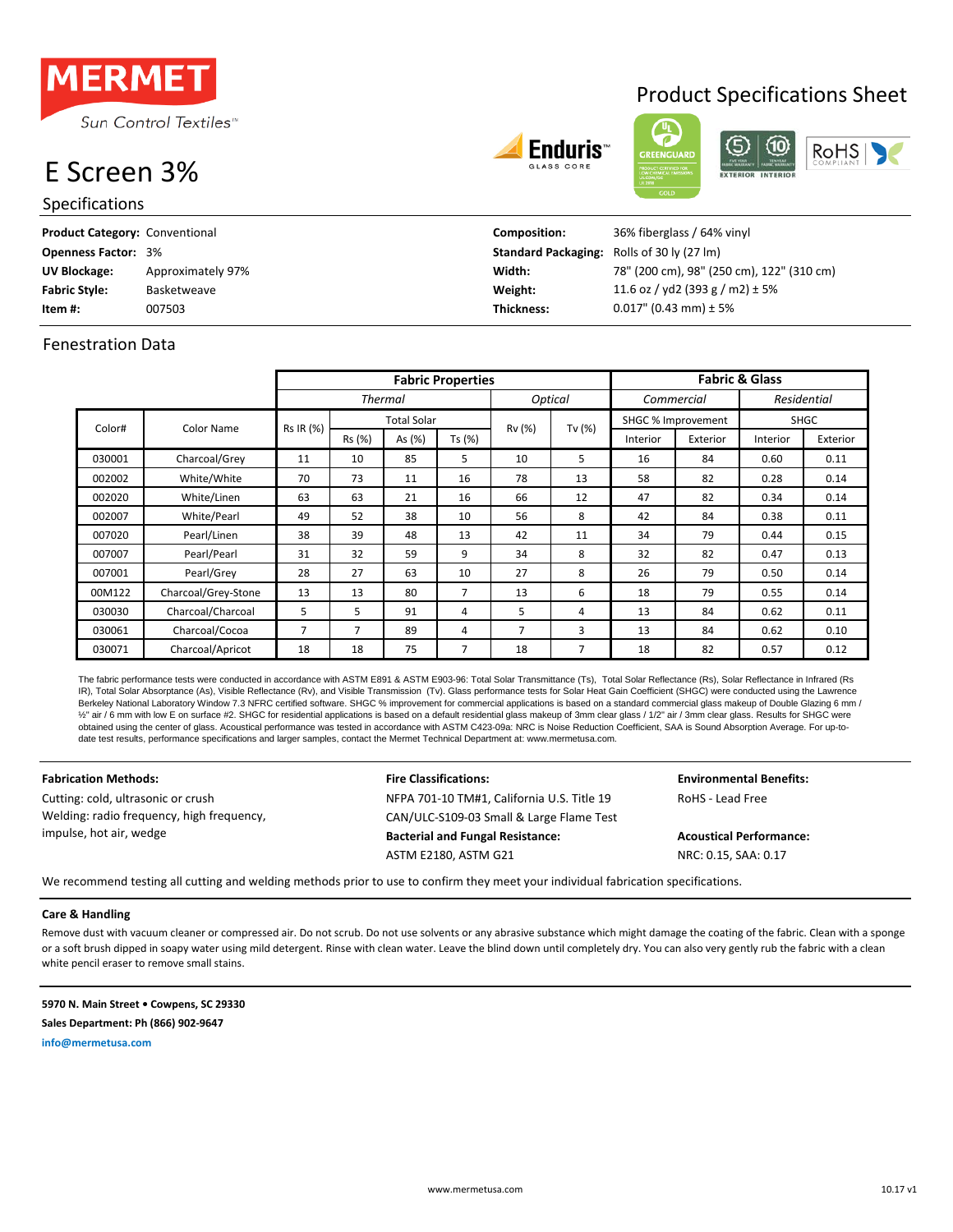

# E Screen 5%

| --------                              |                   |                                                   | 01.2818                                   |
|---------------------------------------|-------------------|---------------------------------------------------|-------------------------------------------|
| <b>Specifications</b>                 |                   |                                                   | <b>GOLD</b>                               |
| <b>Product Category: Conventional</b> |                   | Composition:                                      | 36% fiberglass / 64% vinyl                |
| <b>Openness Factor: 5%</b>            |                   | <b>Standard Packaging:</b> Rolls of 30 ly (27 lm) |                                           |
| <b>UV Blockage:</b>                   | Approximately 95% | Width:                                            | 78" (200 cm), 98" (250 cm), 122" (310 cm) |
| <b>Fabric Style:</b>                  | Basketweave       | Weight:                                           | 10.7 oz / yd2 (363 g / m2) $\pm$ 5%       |

### Fenestration Data

007505

|        |                     |           | <b>Fabric Properties</b> |        |                |        |         |                    | <b>Fabric &amp; Glass</b> |             |          |  |  |
|--------|---------------------|-----------|--------------------------|--------|----------------|--------|---------|--------------------|---------------------------|-------------|----------|--|--|
|        |                     |           | <b>Thermal</b>           |        |                |        | Optical | Commercial         |                           | Residential |          |  |  |
| Color# | Color Name          | Rs IR (%) | <b>Total Solar</b>       |        |                | Rv (%) | Tv (%)  | SHGC % Improvement |                           | <b>SHGC</b> |          |  |  |
|        |                     |           | Rs (%)                   | As (%) | Ts (%)         |        |         | Interior           | Exterior                  | Interior    | Exterior |  |  |
| 030001 | Charcoal/Grey       | 11        | 10                       | 83     | 7              | 10     | 7       | 16                 | 82                        | 0.62        | 0.12     |  |  |
| 002002 | White/White         | 68        | 71                       | 9      | 20             | 76     | 17      | 55                 | 76                        | 0.30        | 0.17     |  |  |
| 002020 | White/Linen         | 61        | 62                       | 18     | 20             | 65     | 16      | 47                 | 76                        | 0.36        | 0.17     |  |  |
| 002007 | White/Pearl         | 49        | 51                       | 37     | 12             | 55     | 9       | 39                 | 84                        | 0.40        | 0.12     |  |  |
| 007020 | Pearl/Linen         | 36        | 37                       | 48     | 15             | 40     | 12      | 34                 | 76                        | 0.45        | 0.16     |  |  |
| 007007 | Pearl/Pearl         | 29        | 31                       | 57     | 12             | 33     | 10      | 29                 | 79                        | 0.48        | 0.15     |  |  |
| 007001 | Pearl/Grey          | 27        | 27                       | 61     | 12             | 27     | 10      | 26                 | 79                        | 0.50        | 0.15     |  |  |
| 00M122 | Charcoal/Grey-Stone | 11        | 12                       | 79     | 9              | 12     | 9       | 18                 | 76                        | 0.56        | 0.15     |  |  |
| 030030 | Charcoal/Charcoal   | 6         | 6                        | 90     | 4              | 5      | 4       | 13                 | 84                        | 0.64        | 0.10     |  |  |
| 030061 | Charcoal/Cocoa      | 6         | 6                        | 87     | $\overline{7}$ | 6      |         | 13                 | 82                        | 0.64        | 0.12     |  |  |
| 030071 | Charcoal/Apricot    | 15        | 15                       | 78     | 7              | 16     | 6       | 18                 | 84                        | 0.59        | 0.11     |  |  |

The fabric performance tests were conducted in accordance with ASTM E891 & ASTM E903-96: Total Solar Transmittance (Ts), Total Solar Reflectance (Rs), Solar Reflectance in Infrared (Rs IR), Total Solar Absorptance (As), Visible Reflectance (Rv), and Visible Transmission (Tv). Glass performance tests for Solar Heat Gain Coefficient (SHGC) were conducted using the Lawrence Berkeley National Laboratory Window 7.3 NFRC certified software. SHGC % improvement for commercial applications is based on a standard commercial glass makeup of Double Glazing 6 mm / ½" air / 6 mm with low E on surface #2. SHGC for residential applications is based on a default residential glass makeup of 3mm clear glass / 1/2" air / 3mm clear glass. Results for SHGC were obtained using the center of glass. Acoustical performance was tested in accordance with ASTM C423-09a: NRC is Noise Reduction Coefficient, SAA is Sound Absorption Average. For up-todate test results, performance specifications and larger samples, contact the Mermet Technical Department at: www.mermetusa.com.

Cutting: cold, ultrasonic or crush  $NFPA 701-10 TM#1$ , California U.S. Title 19 RoHS - Lead Free Welding: radio frequency, high frequency, impulse, hot air, wedge

CAN/ULC-S109-03 Small & Large Flame Test **Bacterial and Fungal Resistance: Acoustical Performance:** ASTM E2180, ASTM G21 NRC: 0.10, SAA: 0.12

**Fabrication Methods: Fire Classifications: Environmental Benefits:**

We recommend testing all cutting and welding methods prior to use to confirm they meet your individual fabrication specifications.

**Item #: Thickness:** .016" (0.41 mm) ± 5%

### **Care & Handling**

Remove dust with vacuum cleaner or compressed air. Do not scrub. Do not use solvents or any abrasive substance which might damage the coating of the fabric. Clean with a sponge or a soft brush dipped in soapy water using mild detergent. Rinse with clean water. Leave the blind down until completely dry. You can also very gently rub the fabric with a clean white pencil eraser to remove small stains.

**5970 N. Main Street • Cowpens, SC 29330 Sales Department: Ph (866) 902-9647 info@mermetusa.com**

## Product Specifications Sheet

RoHS